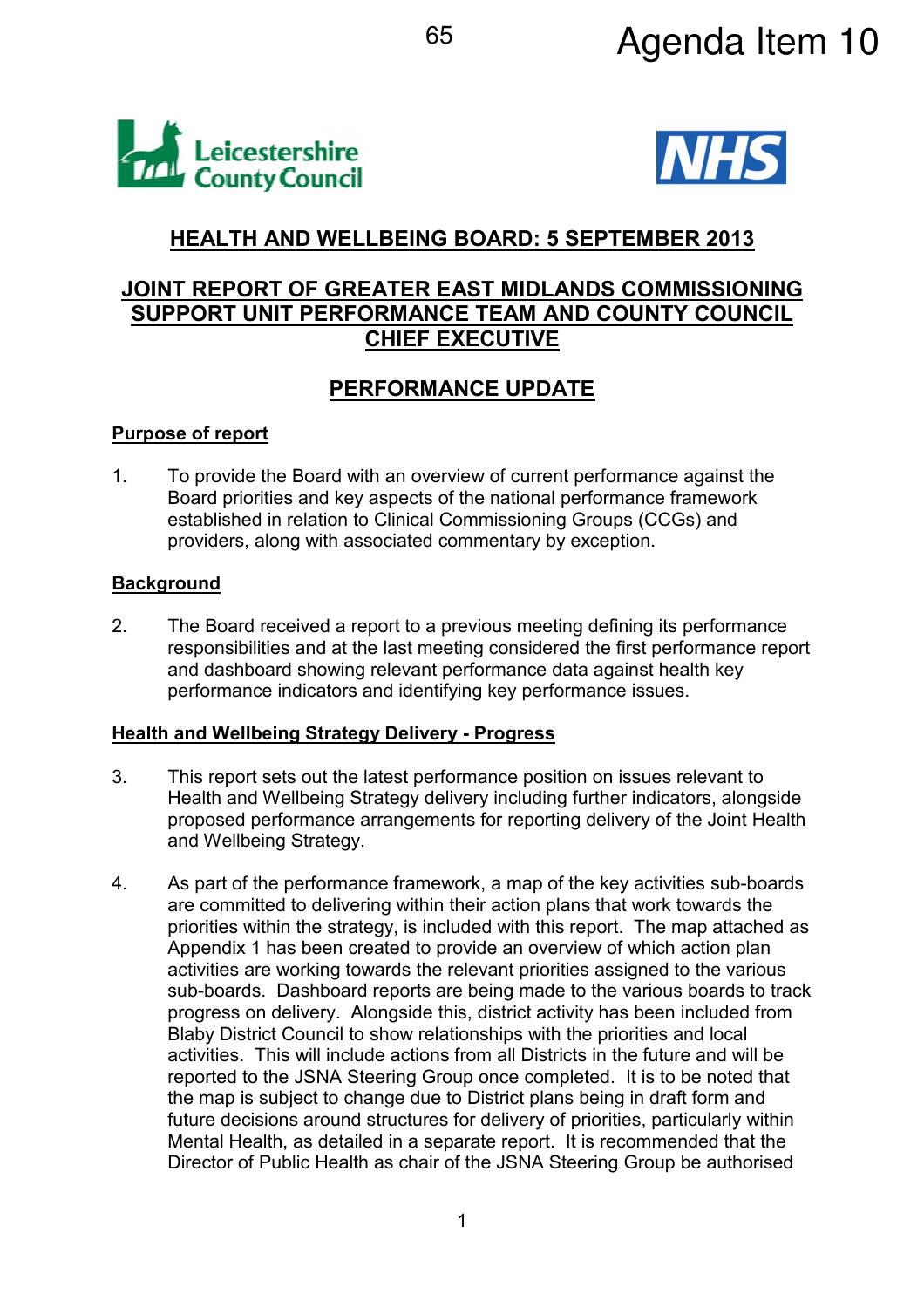- 5. Joint Health and Wellbeing Strategy assurance comments remain unchanged from the last report, due to recent action plan sign–off and limited meetings of the sub-boards over the summer prior to this meeting. Following agreement of the action plans progress reports will be made through the various subboards and will be summarised in the report to this Board, together with any exception issues.
- 6. The contents of a short annual report on progress to date are currently being prepared, together with comparative performance indicators, and these will be reported to a future meeting.
- 7. At the last meeting, it was requested that future data be considered by commissioners through their contract management processes rather than from operational provider reports, in order to ensure consistency of reporting. Data is now provided from the Greater East Midlands Commissioning Support Unit (GEM CSU) Performance Service (who also support CCG performance as well as various aspects of the wider health performance system) and is replicated within the CCG's performance reports for consistency.

## UHL - May/June 2013 Performance

18 Weeks Referral to Treatment (Data is at CCG level)

within the performance framework.

- 8. There are 3 standards relating to Referral to Treatment Times (RTT). Admitted patients (e.g. in-patients), non-admitted (e.g. out-patients) and incompletes (e.g. patients on the current pathway who haven't yet been seen). At June 2013, at UHL overall non-admitted and incompletes were achieved. The admitted standard was not achieved. Although the admitted standard was not achieved for West Leicestershire, the standard was achieved for ELR. There continue to be concerns at specialty level. Weekly review meetings with UHL are in place to assess backlogs and long waits. An Ophthalmology Clinical Problem Solving Group was held on 7 August and actions are in place including reviewing booking processes, data cleansing, auditing of referrals from optometrists, use of choose and book, and a recruitment plan.
- 9. A failure to agree notice, on the current action in place was implemented on 31 July 2013, and a new Recovery Action Plan was received on 14 August 2013. Commissioners are assessing the content and monthly progress updates will be required as part of the contractual process. The bottom line position is predicted to recovery by October 2013 alongside individual specialities.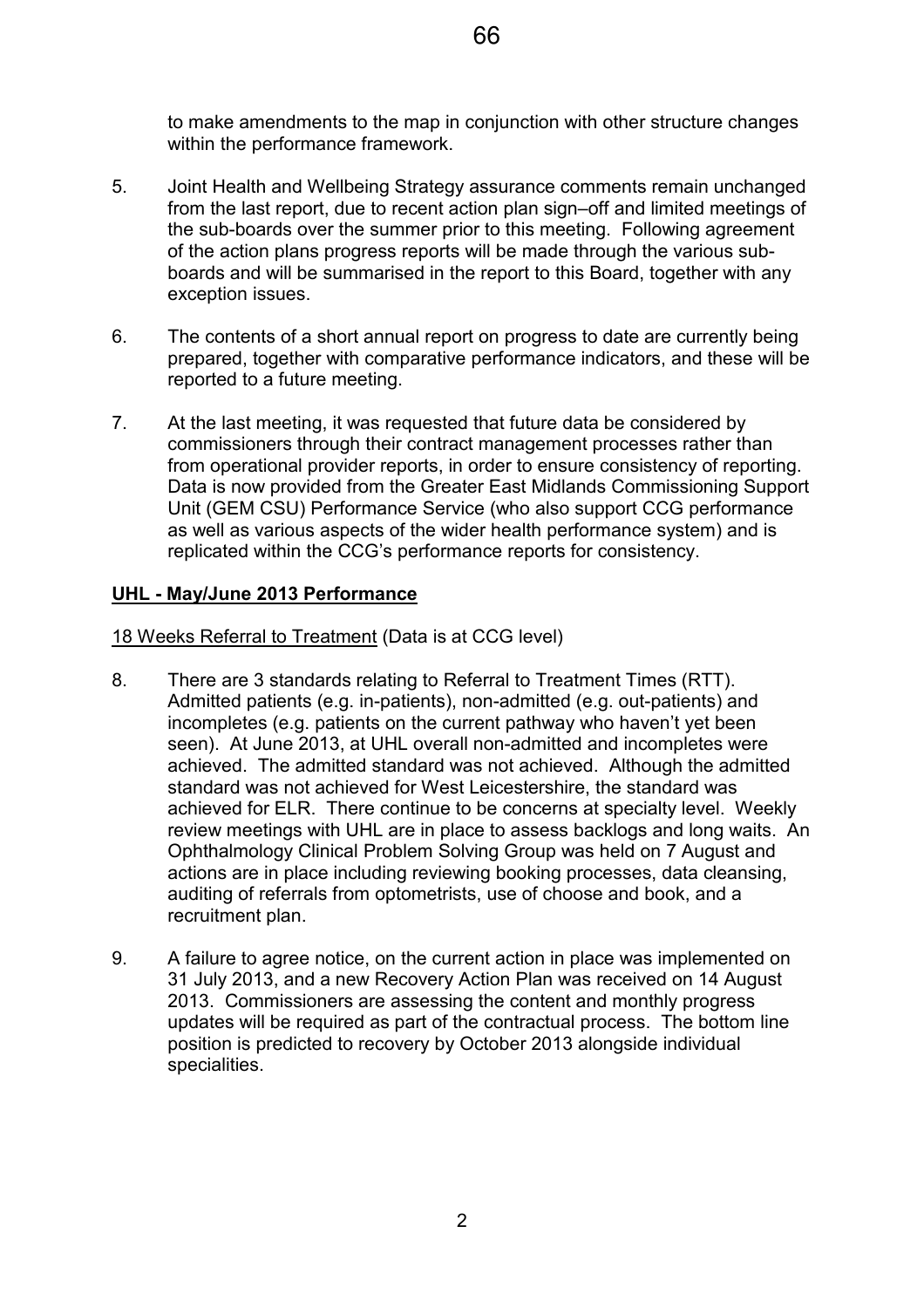## A and E - 4 Hour Wait

- 10. At June 2013, Accident and Emergency was 85.37%, against a target of 95% for patients to be admitted, transferred or discharged within 4 hours. This shows a reduction in performance from year end position of 2012/13.
- 11. The Urgent Care Board (UCB) has actions in place with regards to patient pathway covering inflow (e.g. single front door), UHL flow (e.g. variations with regard to admission and discharge rates, minors co-ordination role in place, staff levels are being monitored with an increase in fill rates) and outflow (e.g. collaborative discharge structure agreed at UCB including common discharge assessment process, increase of discharges by 25 per day working with transport services and Intensive Community Support (ICS) services to go live in October 2013. Overall collaborative improvements have been positive for system flow, enabling right patients to be in the right place at the right time.

### Ambulance Handovers

12. At June 2013, 15.2% of handovers between ambulance and A and E took place in over 30 minutes against a zero tolerance. A contract query was issued on 26 July 2013, and EMAS have been formally contracted to share patient level data with UHL for assessment. Daily meetings have been in place since12 August 2013 to agree a remedial action plan.

### Delayed Transfers of Care (DTOC)

13. DTOC rate for early August was 7.6 per 100,000 population (UHL) against a target of 2.3 per 100,000 population and 5.9 per 100,000 population (LCR) against a target of 1.5 per 100,000 population. The discharge structure is being revised within 10 days to fit in with the Urgent Care Board long term and short term recovery plan. The work-stream will continue to cover all DTOC categories, and previous actions are being tracked weekly. These include: step-up assertive in-reach services into LRI which helps to identify patients and find suitable places, discharge case managers for specific high volume wards in LRI and increase focus on daily or twice daily ward rounds to increase discharge.

#### Cancer 62 day waits

14. At June 2013, both WL and ELR CCGs are reporting 82% and 80.7% respectively against an 85% standard. This is a reduction on performance from March 2013 outturn. A clinical problem solving group has produced a report recommending piloting an alternative pathway for urgent non-cancer referrals for gynaecological symptoms and the introduction of quality markers for the Trust's MDT process. Education for GP awareness and IT solutions to assist quality of referrals are also in place. UHL anticipate in-month recovery of 85% standard from July 2013 and cumulative position by February 2014.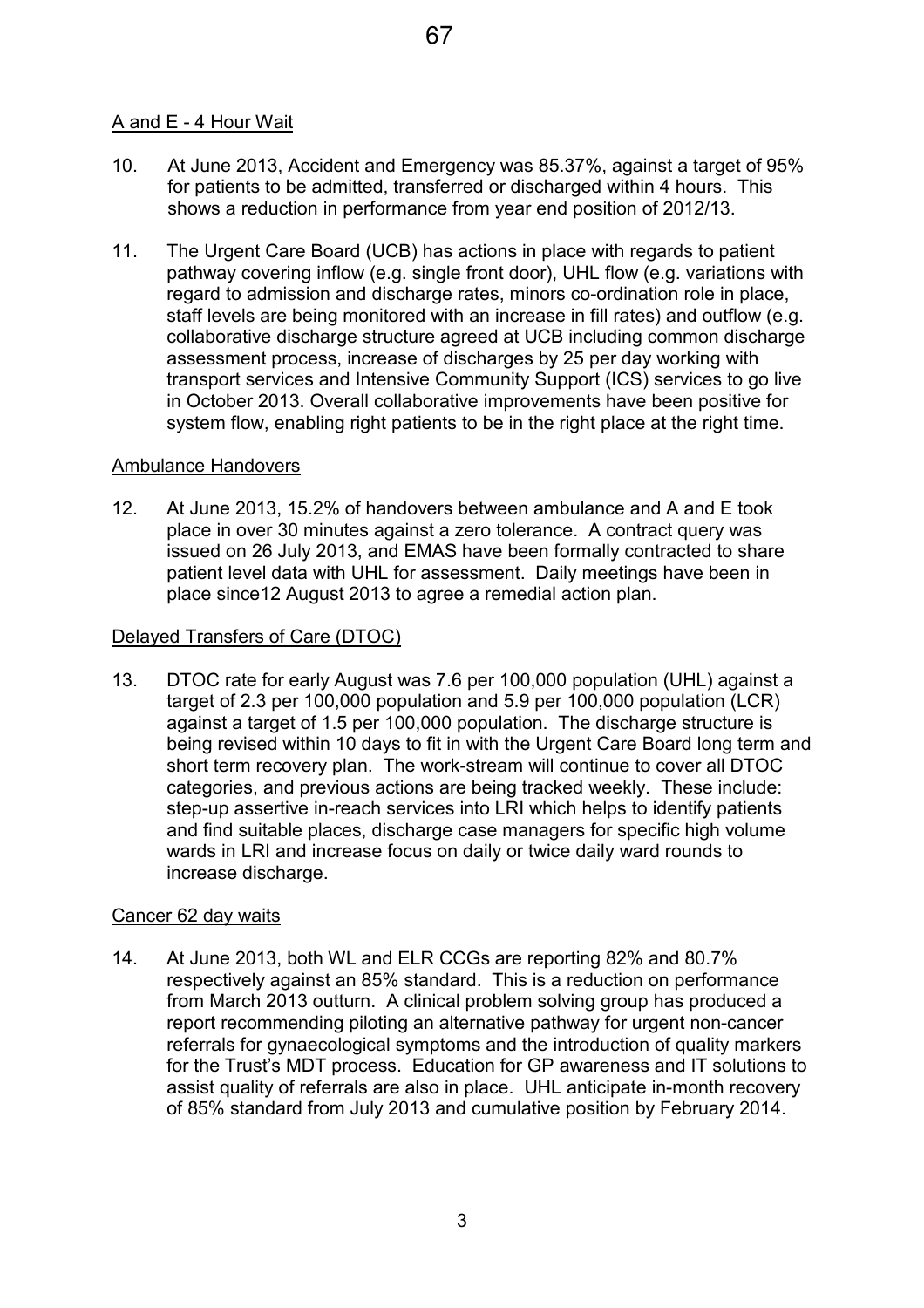## Cancelled Operations

15. At June 2013, 89.7% of patients were seen against a target of 95%. This is a reduction on performance from March 2013 outturn of 92.9%. UHL anticipate recovery of the standard by September 2013. This has slipped from July 2013 due to bed pressures and theatre capacity. This issue is linked to Referral to Treatment (RTT) recovery plans which Commissioners received on 14 August and are currently assessing.

## Never Events

16. There was 1 Never Event reported in April 2013. An independent review of Never Events was commissioned by the Area Team in late 2012, and the final report has been requested. UHL have informally reviewed draft recommendations. Commissioners have requested formal assurance report to the Clinical Quality Review Group in September. Agreement has been reached to ensure more robust tracking of actions resulting from Never Events.

#### Pressure Ulcers

17. At June 2013 there had been 24 avoidable pressure ulcers (Grade 3 and 4) against a zero tolerance and there have been 42 (Grade 2) against a zero tolerance. Commissioners issued a contract query on 10 July 2013 for discussion on 23 July 2013. An action plan for 2013/14 has been refreshed and agreed by Commissioners. A new trajectory has been received ensuring compliance in October 2013.

#### **Safety Thermometer**

18. At June (year to date (YTD)) 2013, 93.64% of patients are harm free against a standard of 95%. The number of patients who are harm free has reduced slightly against the previous month from 93.71% to 93.64%. This is in-line with the national position.

#### UHL Friends and Family Test (FFT)

19. Whilst performance on the FFT score has fallen (73.9 in May to 64.9 in June); the June figures are consistent with the 66.4 score achieved in April. As the FFT was only introduced in April there is very little historical data to compare performance against and assess whether fluctuations on the FFT score are significant. An analysis of the data revealed that the number of 'promoters' as a proportion of responses decreased in June compared to May, whilst the number of 'passive' and 'detractor' responses increased. The largest drop in the FFT score was seen in the Acute Division, where the score dropped by 10 from 72 to 62 between June and May.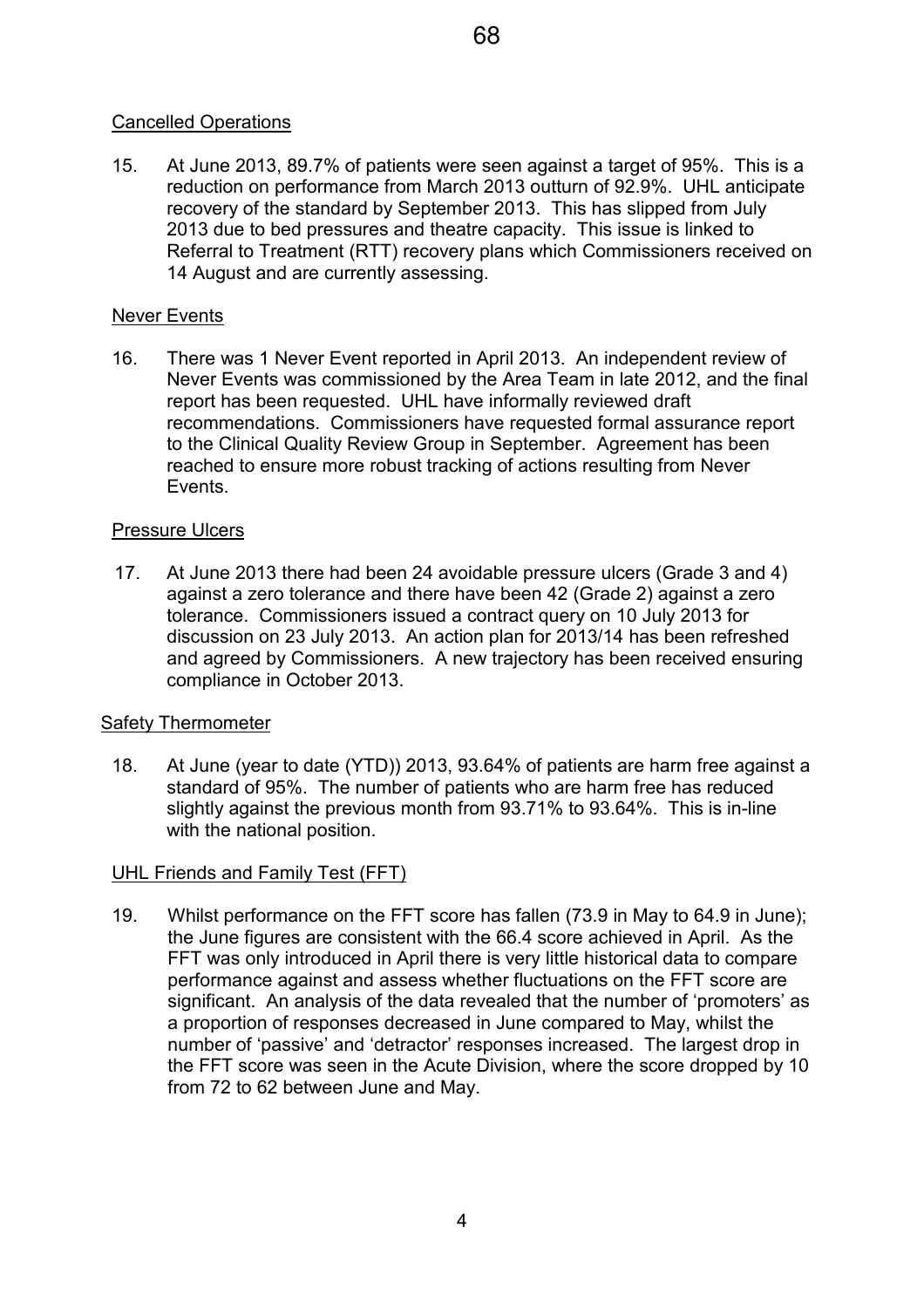## EMAS

#### Ambulance Response Times

20. As requested at the last meeting, the data will in future be split by CCG initially prior to possible further drilling down into rural and urban, but as yet this data is not available. At July 2013, Category A (8 minutes) Red 1(presenting conditions that may be immediately life threatening and the most time critical) for EMAS is 74.1% and Category A Red 2 (presenting conditions which may be life threatening but less time critical than Red 1) is 74.68% against a target of 75%. At July 2013, Category B (19 minutes) EMAS is 93.70% against a target of 95%. Commissioners have received an action plan and trajectory to ensure achievement of targets by Quarter 4 in 2013/14. The plan will deliver significant increases in resources between 115 – 155 additional staff.

### Public Health

#### NHS Health Checks

21. The number of the population eligible for health checks, across the two CCG areas is 204,873. The aspiration for health checks is to offer them to 20% of the eligible population for 2013/14 financial year. This equates to a target of 40,974. In quarter one, 12,269 health checks were offered. This is 6% of the aspiration so is on track for delivery by the end of the year. Of the 12,269 people offered, 6652 health checks were delivered. This equates to 54% delivered, a little short of the 65% aspiration.

#### CCG Performance

- 22. A number of indicators in the NHS Outcomes Framework have been populated and are above the baseline or meeting the target for each CCG, these include:
	- Unplanned hospitalisation and emergency admission for ambulatory care sensitive conditions, asthma, diabetes and epilepsy in under 19s; emergency admissions for acute conditions that should not usually require admission and for children with lower respiratory tract infections
	- WL MRSA incidences
	- WL CDIFF incidences
- 23. Two indicators are not being achieved for ELR MRSA and CDIFF. An MRSA case was reported in July 2013, this has been provisionally aligned to the CCG however final confirmation has not been agreed due to significant input of care for this patient from UHL. As at July 2013, there are 37 incidences of CDIFF against a plan of 74. Although ELR CCG remains over trajectory YTD, for the month of July there is a decrease in the number of cases for the month. Actions include attendance at locality meetings feeding back results of infection control to GPs, collaborative working with multi-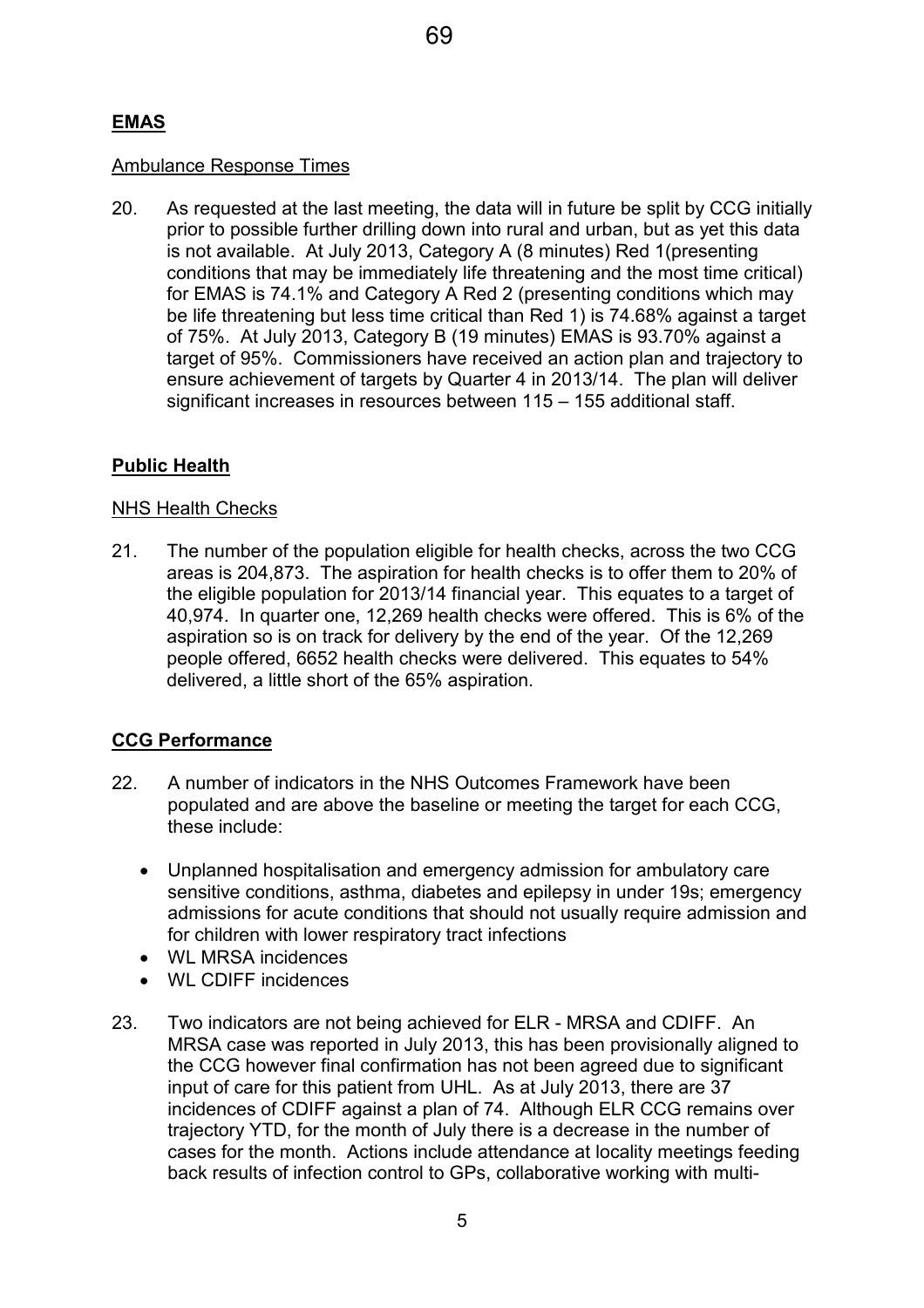disciplinary teams and prescribing leads in all CCGs and uploading of latest CDIFF treatment guidance onto the Leicestershire Medicines Strategic Group. There are a number of indicators where data will be available later in the year. This is due to national systems in development (e.g. the quality system CQRS which is replacing QMAS).

## CCG Local Priorities

## West Leicestershire CCG

Reduction in Emergency Admissions from Care Homes

24. Position YTD Oct 2012 – June 2013, 872 admissions against a 645 baseline. The impact of actions is expected in October 2013 as the nursing support team will be in place. Recruitment plans are being developed. The aim is to improve the quality of care for people in care homes and reduce inappropriate admissions.

## East Leicestershire CCG

Transient Ischaemic Attack - Increase in people who are scanned and treated in 24 hours

25. As at July 2013, 64.3% against 70% target. Although performance has improved significantly in May and June 2013, it has deteriorated in July 2013. Commissioners will be talking to the provider at the next technical contract meeting in September 2013.

#### Improve Access to Psychological Therapies – patients moving to recovery

26. At July 2013, 54.5% of patients had moved to recovery against a target of 52%. Performance has improved, as extra funding has been agreed to increase the number of staff in the service.

## Mental Health and LPT Performance

Occupancy Rate – Mental Health

27. LPT's target for this indicator is below 85% and the current month actual is at 93.3% compared to 96.4% during May and remains over the target.

### 18 week maximum wait from referral to treatment (non-admitted, complete pathways)

28. The 95% target was not achieved in the first quarter of 2013/14 at 88.6% during June and 88.5% during May. This has resulted in the addition of one to the Trust Governance Risk Rating for the month. The indicator forms part of the Monitor Compliance Framework Governance Risk Rating score.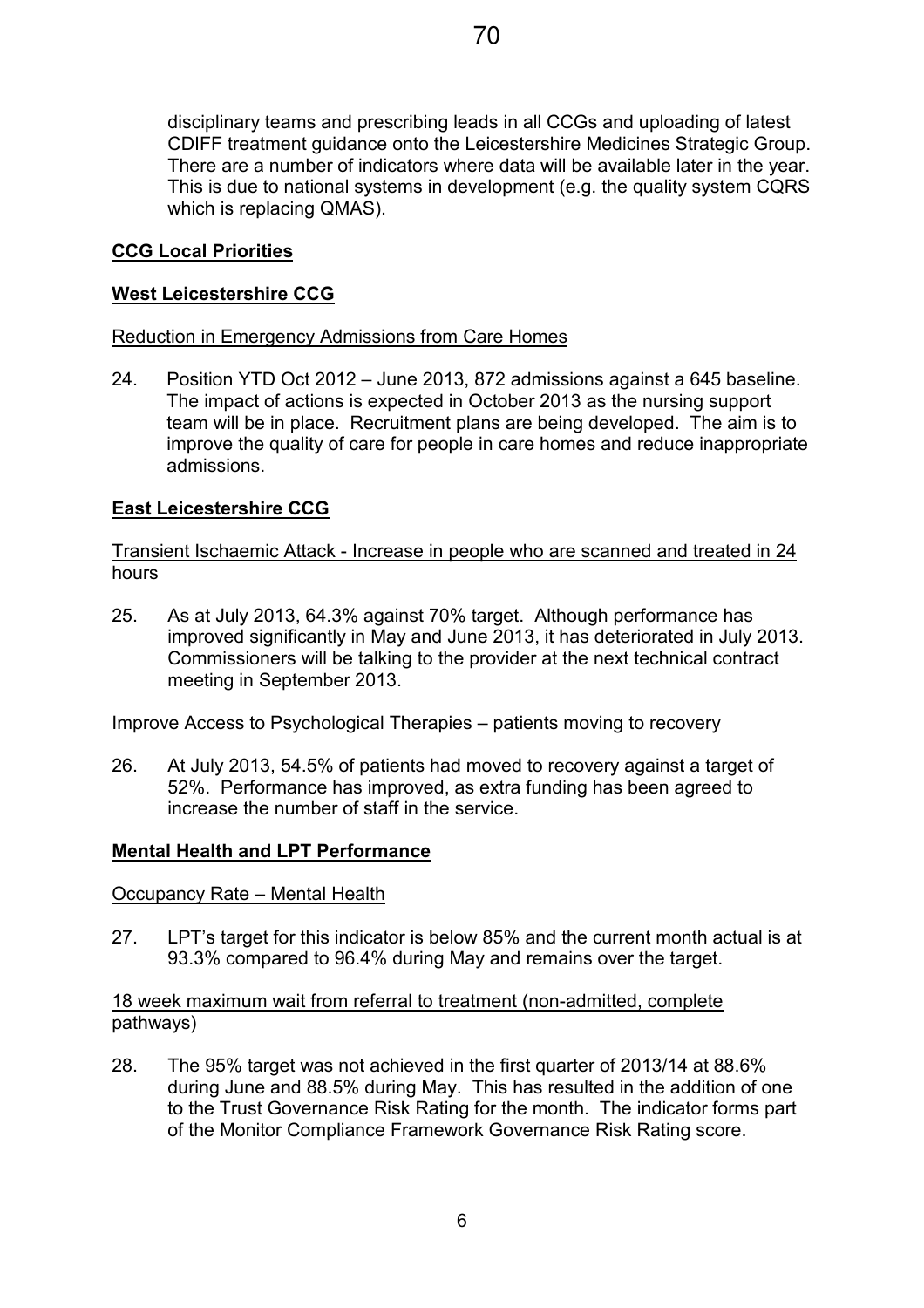# Adult Social Care Performance

#### Admissions for 65+ per 100,000 population

29. With regards admissions of those aged 65+, there were 798.1 per 100,000 pop in 12/13 compared to a shire county average of 716.8. The forecast for 13/14 is increasing month on month with the current prediction for over 100 actual admissions more than last year.

#### Reablement

30. The number of Home Assessment and Reablement Team (HART) cases started during April to July has continued the upward trend from previous years and was significantly higher than the comparable period last year – a 20% increase. The proportion of HART cases ending with no further eligible needs remains similar to last month and an increase on the previous year. This predominantly relates to community based cases where %NFN (No Further Need) has increased from 36% to 46%. Similarly, the % commissioned on from community based cases has fallen from 34% in 12/13 to 25% during Apr-Jul 2013.

#### Recommendations

- 31. The Board is asked to:
	- a) note the progress made to date in developing the performance framework alongside reporting arrangements to support the Board's role;
	- b) note the performance summary and issues identified this quarter and actions planned in response to improve performance and comment on any issues the Board feels require greater exploration or action;
	- c) agree that the Director of Public Health as chair of the JSNA Steering Group be authorised to make amendments to the map attached as Appendix 1 to this report in conjunction with other structure changes within the performance framework.

#### Officers to Contact

Sarah Cooke - GEM CSU Health Performance Lead Lisa Rawling - Performance Manager (Health) Alison Buteaux – CCG Performance Manager Andy Brown - County Council Performance Lead